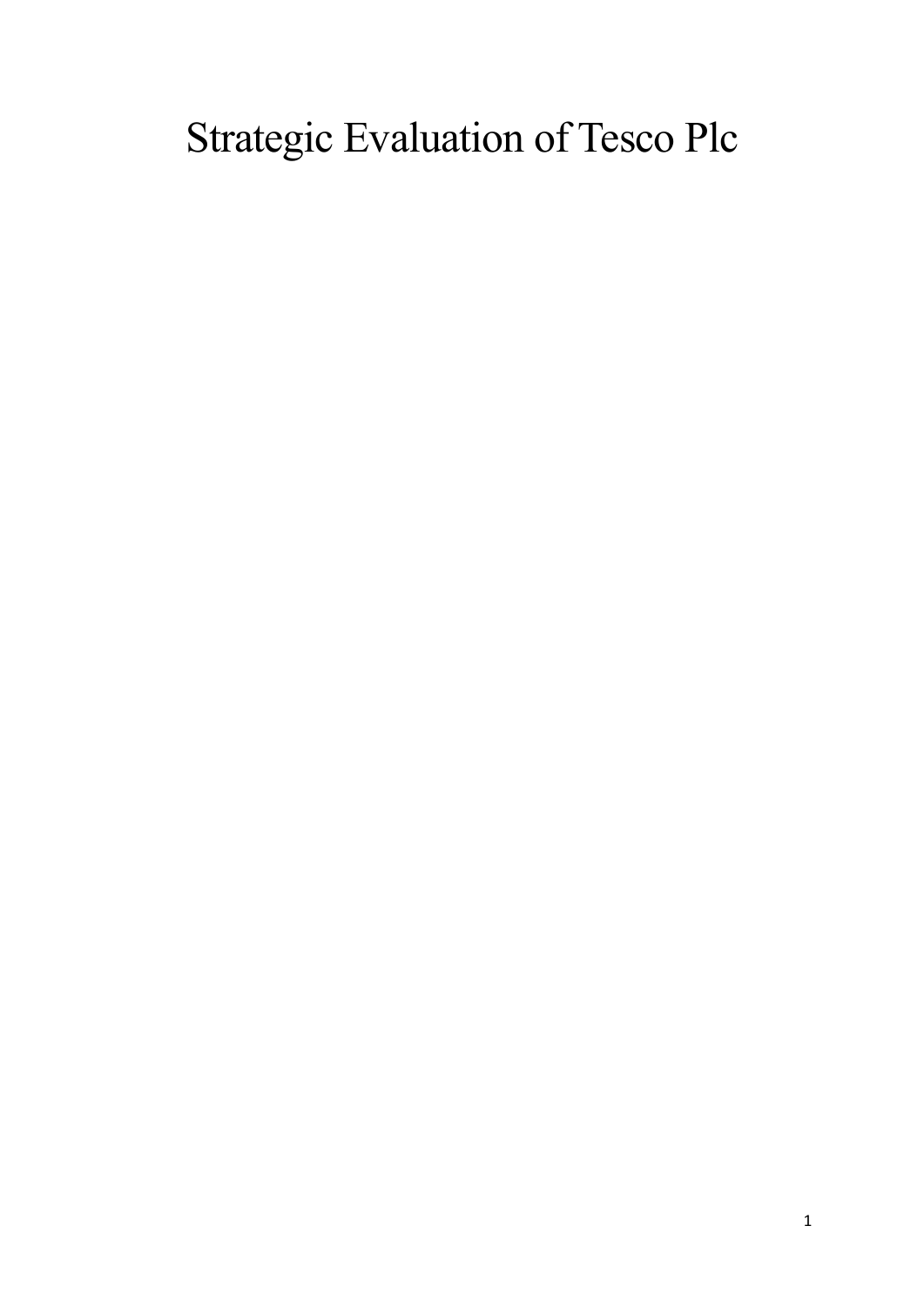## <span id="page-1-0"></span>Executive Summary

This report provides a strategic analysis of the operations of Tesco Plc with specific consideration to the implications of the ongoing global pandemic on the business. Tesco Plc is one of the leading supermarket retailers of the UK and has operations across several countries in Europe and Asia. This study focuses on the supermarket retail operations in the UK and ignores all other businesses of the company, including Tesco's financial services. The report provides a PEST analysis for Tesco alongside an evaluation of the company's resources and competencies. The available growth strategies that can be applied by the company are determined using the Ansoff matrix. The author recommends a market penetration strategy to be applied by the company. There are several market uncertainties affecting retailers and it is not recommended that further investments in new markets or product development be undertaken.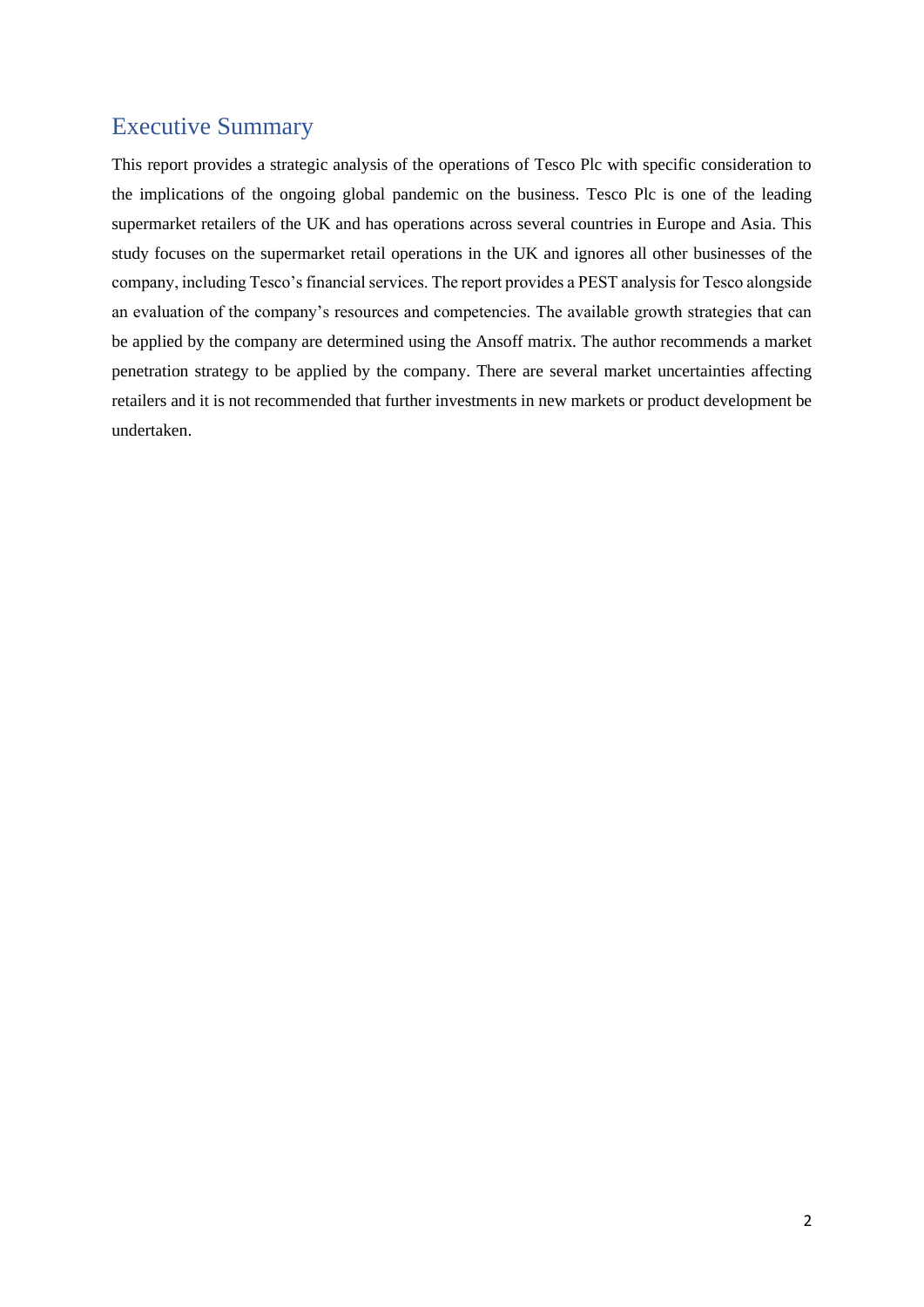## Contents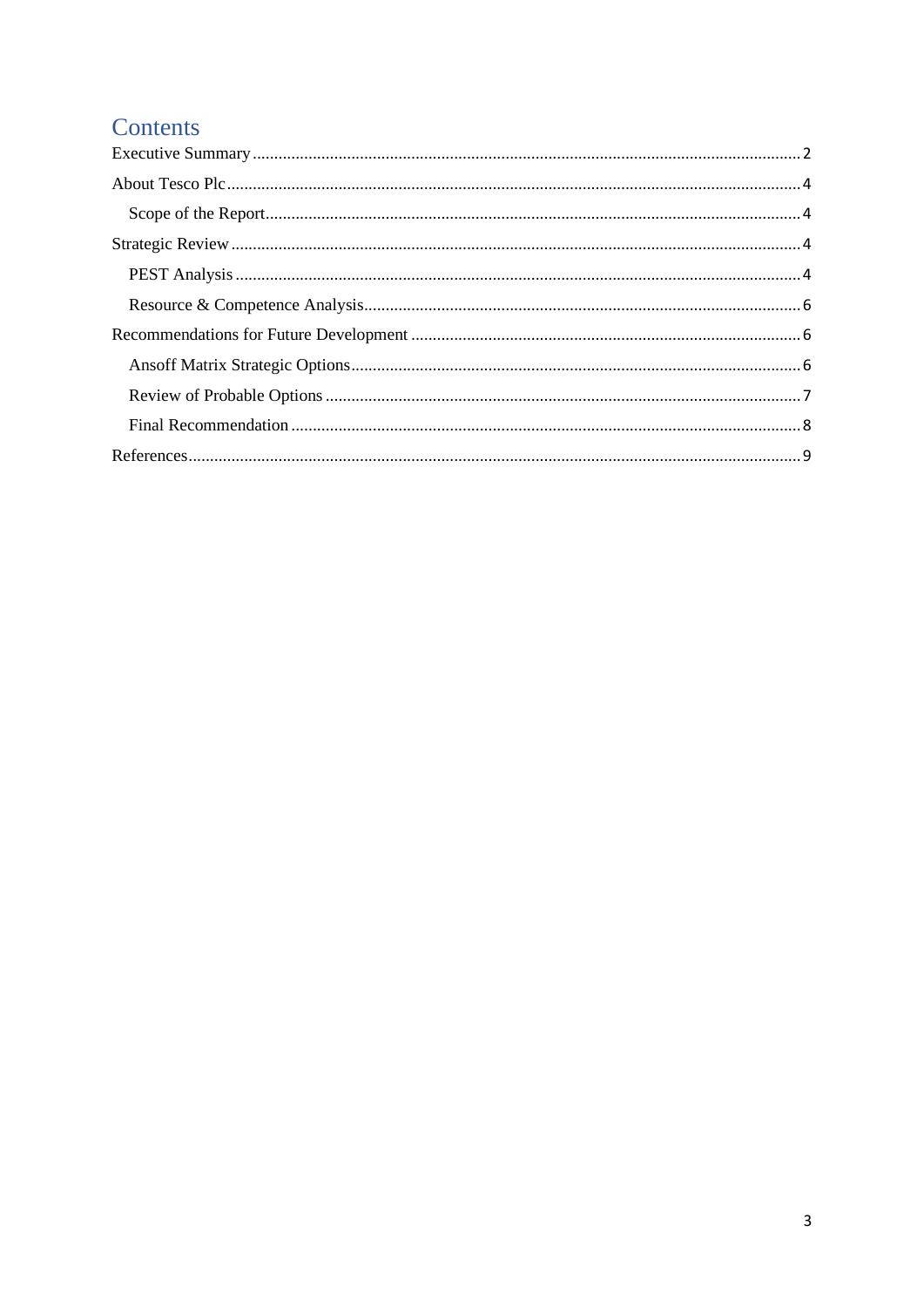## <span id="page-3-0"></span>About Tesco Plc

Tesco Plc is one of the largest food retailer and supermarket chains of the UK with over 6800 shop locations (Tesco Plc, 2019). The company has retail operations across several countries in Europe, and Asia. Even though the majority of the firm's operations are focused towards the retail of food and consumer staples, the company also has subsidiaries that provide financial services like retail banking and insurance (Tesco Plc, 2019). The firm is headquartered in Hertfordshire, UK and is a FTSE100 constituent firm (Tesco Plc, 2019).

In spite of being one of the Big Four supermarkets, Tesco has been at the receiving end of several scandals since 2010. The firm was criticised for its poor supplier relations, and for the contamination of its burgers with horse meat, among other issues (Tse et al., 2016). The most crippling scandal to have rocked the company was the profit overstatement and earnings management scandal of 2014 (Kukreja and Gupta, 2016). The company was found guilty of having overstated its profits and other accounting irregularities. After the scandal of 2014, the company has been managed by Dave Lewis but it is expected that the company will appoint a new CEO, Ken Murphy, in the current year (Tesco Plc, 2019). At the end of FY2019, Tesco Plc. reported £2206m in gross operating profits before exceptional items, which was a 34% increase from the profits of £1646m in 2018 (Tesco Plc, 2019).

#### <span id="page-3-1"></span>Scope of the Report

An evaluation of Tesco's strategy is relevant because of the current global pandemic having affected the environment of the industry significantly, requiring strategic changes to be implemented.

This report will restrict itself to the critical evaluation of Tesco's food retail and supermarket business within the UK. The essay will ignore its international operations as well as financial service businesses entirely.

## <span id="page-3-2"></span>Strategic Review

#### <span id="page-3-3"></span>PEST Analysis

#### **Political Factors of Consideration**

The UK is still in the process of completing its exit from the EU. The ambiguity on the final trade deals between the EU and UK will continue to affect the firm's operations (Lang et al., 2018). There is also a likelihood of legislative changes in the health and safety requirements from companies like Tesco that are considered 'essential businesses' (Douglas et al., 2020).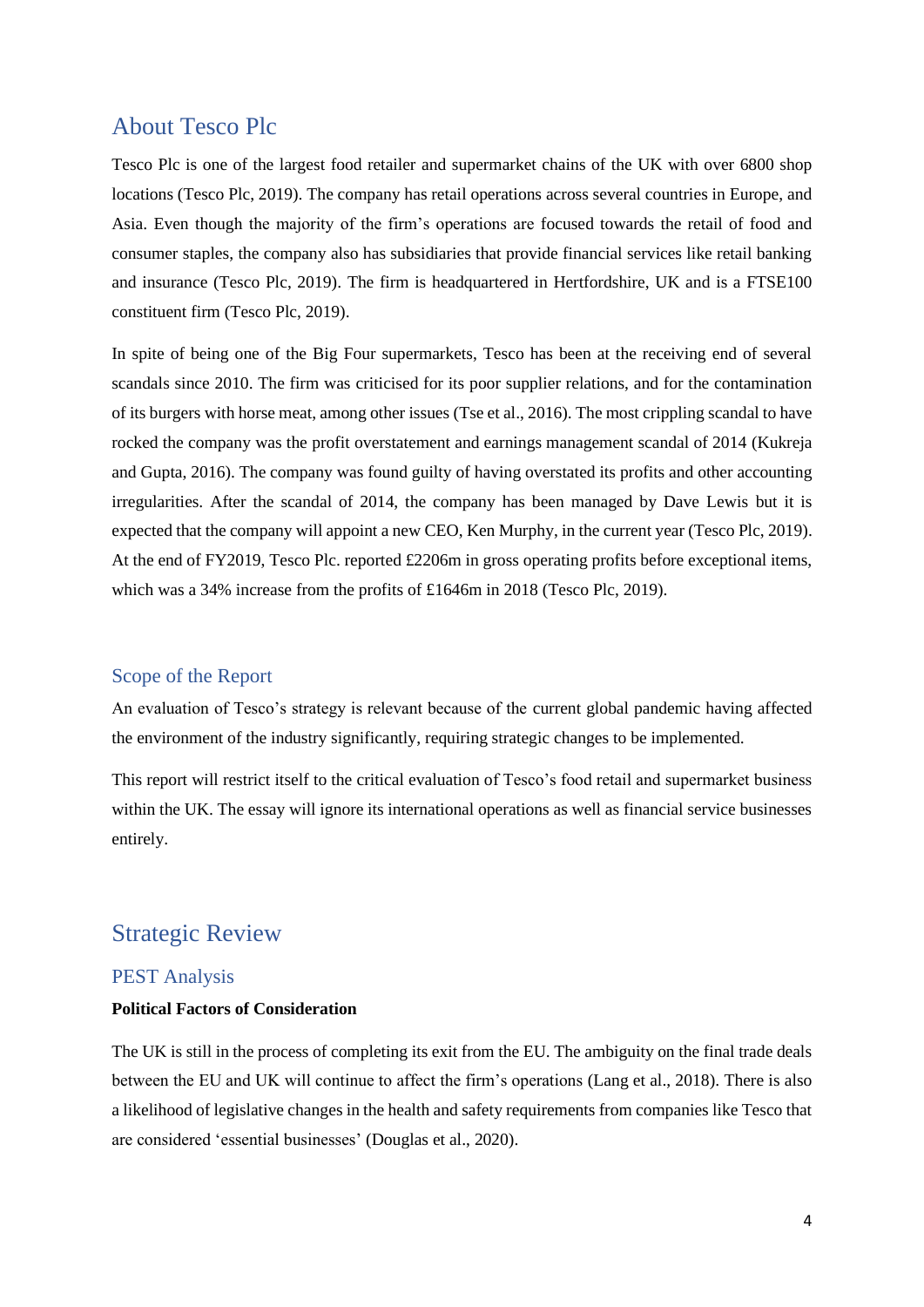It is expected that businesses employing essential workers will be expected to provide better contracts and offer sick pay for workers who are commonly not on the business' records (Ylenia Gostoli, 2020). Additionally, the government's strict regulations regarding the lockdown of the economy, mandatory work from home, and temporary shutting down of several businesses is likely to continue affecting Tesco's operations and supply chain (Hobbs, 2020).

#### **Economic Factors of Consideration**

The furloughing of workers in non-essential industries has led to a decline in the disposable income of customers (Ylenia Gostoli, 2020). There is also an increased demand for essential food and household products that are economical due to the rise of work-from-home and home-schooling activities(Douglas et al., 2020). Thus, there is a distinct shift in the consumption patterns of the customers.

The rising demand for essential good and household products, alongside delays in the supply system due to lockdowns affecting the manufacture and transport of products, has led to severe shortages (Hobbs, 2020). The continuing uncertainty over Brexit, alongside the national lockdown has also affected availability of workers and import of essential supplies into the country, that are likely to increase the cost prices of the goods being sold.

#### **Social Factors of Consideration**

The government of UK has been requiring people to go into lockdown and restrict their movement to the greatest extent possible. This has had a significant impact on how customers shop for groceries. There has been a noticeable decrease in the number of shopping trips being made by customers. This decrease in shopping frequency has led to a simultaneous increase in the volume of goods being purchased, thereby increasing the volume of products being purchased by each customer (Thomson Reuters, 2020). The increase in self-isolation measures have also changed the demand for goods drastically. Convenience and shelf-stable foods like snacks, frozen meals, or pantry staples have become more popular than fresh produce or other perishables. Furthermore, the need for social distancing and self-isolating has also led to a decline in the number of customers shopping in physical stores (Barr, 2020).

There is a continued need for special shopping hours dedicated to essential workers like NHS staff, police workers, etc., as well as at-risk population of the elderly and immunocompromised in order to ensure their continued access to essentials (Douglas et al., 2020, Barr, 2020).

#### **Technological Factors of Consideration**

The current global pandemic is likely to increase the demand for online shopping and home delivery of food and consumable items. Additionally, customers will be keener to use the self-check-out services as compared to cashier check-outs (Barr, 2020). The additional demand for home delivery and online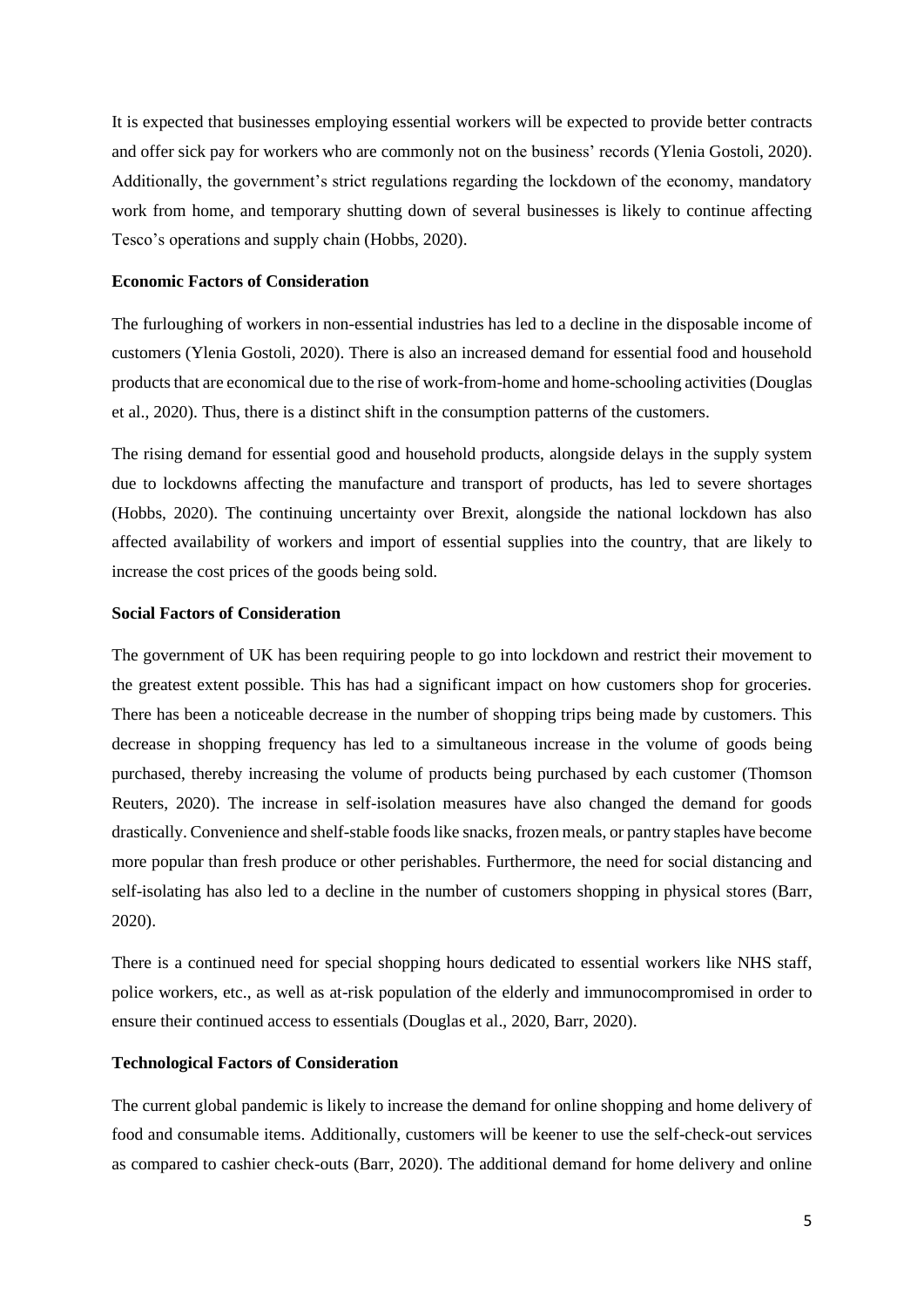shopping will require a potential increase in the firm's investment in technological infrastructure and improvement to their logistics management. The number of self-check-out tills will need to be increased to cater to the additional demand for them.

#### <span id="page-5-0"></span>Resource & Competence Analysis

Tesco has a large volume of resources at its disposal that make it well positioned to meet the changing demands of the current environment. The large number of stores of varying sizes are beneficial for the company to ensure consistent supply of essential products to its customers. Like other big supermarket retailers, Tesco has an efficient home delivery system that is easily scalable to the growing demand (Barr, 2020). Furthermore, the company also has significant financial resources that can be employed to improve operations by hiring more workers as per the demand.

Tesco also has a strong and robust supply chain of over 350 suppliers that are dedicated to the development of products for Tesco's own branded products (Tesco Plc, 2019). These suppliers can be mobilised to increase production of value range products thereby ensuring more supply of products to Tesco's stores. The company has already invested in the rebranding of its products in 2019, which has increased consumers' awareness and affiliation to the company's own brand products (Douglas et al., 2020). This can improve the company's revenues for own brand products significantly in the current environment because consumers are willing to buy cheaper products and are willing to shift purchases from name brand goods (Ahlert et al., 2009).

As mentioned earlier, Tesco is one of the largest supermarkets of the UK. This implies that there are certain strengths that the company can continue to build upon. The company has managed to regain customer trust and build customer loyalty over the past five years, thereby strengthening its reputation (Sparks, 2019). Furthermore, the company has improved key stakeholder relations with employees, and suppliers ensuring that it continues to hold a strong bargaining power with them (Tesco Plc, 2019). The company has several resources and competencies that make it ideally suited to becoming a better performing business during the current pandemic; thereby offering greater value to shareholders in the long run.

## <span id="page-5-1"></span>Recommendations for Future Development

#### <span id="page-5-2"></span>Ansoff Matrix Strategic Options

On the basis of the strategic evaluation of the environment and the resources and competencies of Tesco as an organisation, there are multiple opportunities for growth that can be considered. Tesco has a clear and dominant market presence in the current markets of the UK. It also has an existing wide range of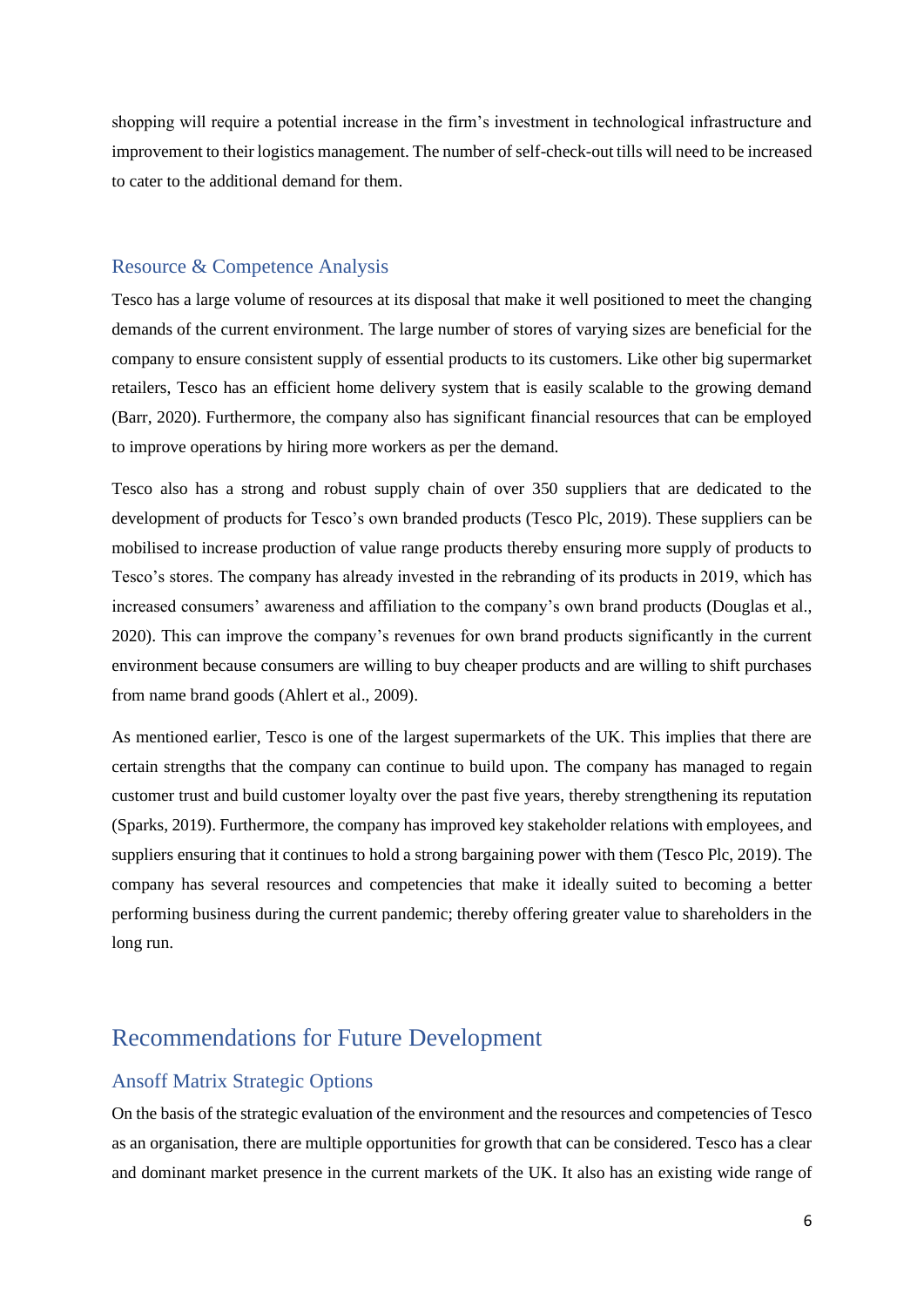products that are well established within the market and it continues to invest in research and development into new product ranges for its own brands. There is also a growing and consistent demand for essential supplies of household products and food that is likely to continue increasing because of the reduced demand for take-away and restaurant foods.

On the basis of these factors, it is evident that Tesco aligns with three strategies of the Ansoff matrix (Grant and Jordan, 2015). The company can either continue with its current products in the current markets and focus on market penetration. Or it can focus on introducing new products into the current markets and employ a growth strategy based on product development. The third option available to the company is to employ a market development strategy whereby it focuses its efforts on new markets.

#### <span id="page-6-0"></span>Review of Probable Options

Each of these strategies of growth have their own benefits and challenges. The least favourable of the three options is a growth strategy of market development. There are several concerns that arise in the current global environment. There is a distinct lack of labour force and several restrictions on the movement of goods across cities and countries. This makes it unlikely for Tesco to be able to mobilise the human resources required for the establishment of new stores. Due to social distancing requirements, it is also uncertain how much footfall will be directed towards existing stores and thus, it makes little financial sense to invest in entering new markets.

The other two options, i.e. product development and market penetration are equally compelling options for the company. Due to the growing demand for home delivery of goods, it is possible for Tesco to increase its market share in existing markets by optimising use of its delivery team and increasing the availability of online delivery slots for customers. As all supermarkets are struggling with the increased demand for home delivery of products, the retailer with the swiftest increase of home delivery options will increase its market share significantly (Barr, 2020). In spite of the obvious and immediate benefit of improved market share in the foreseeable future, this option does pose the challenge of ensuring sufficient employees to fulfil online delivery orders. This will require an increased investment at all stages of the delivery chain, such as employees to collect items and collate into orders, more delivery drivers and vans, increased server capacity to handle increased orders, etc.

Product development is also a compelling option because consumer demand is likely to change. The pandemic has encouraged more people to eat at home, thereby increasing their demand for convenience foods and snacks. Furthermore, the reduced volume of restaurant and take-away orders implies a growing shift towards pre-packaged, ready-to-eat freezer meals or meal planning kits being the preferred means of reducing time spent in the kitchen (del Rio-Chanona et al., 2020). There is also likely to be a growing demand for non-perishable food items since customers are restricting their visits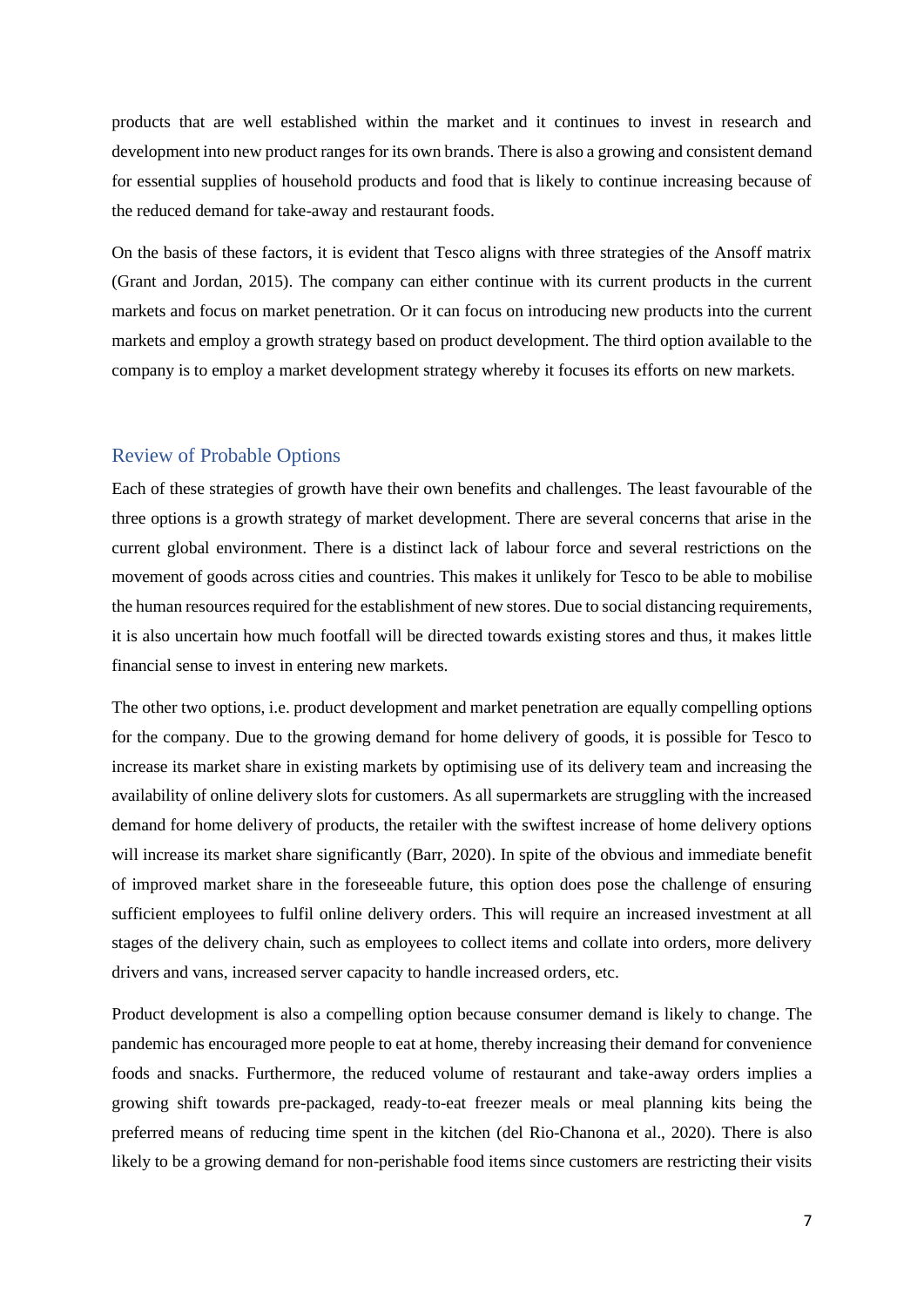to the markets (del Rio-Chanona et al., 2020). Thus, if Tesco develops products that cater to these specific demands and increases its sale of own brand convenience foods, it will be able to grow significantly. This strategy also faces similar challenges as the strategy of market penetration, in terms of getting the goods to the consumer. However, this strategy is more feasible for long-term growth because it capitalises on Tesco's existing research and development expenses towards product development.

#### <span id="page-7-0"></span>Final Recommendation

On the basis of the considerations presented above, it is recommended that Tesco employ a market penetration growth strategy. In the current environment and short term, a strategy of market penetration will help the company to bolster its performance and shift customers from other retailers onto themselves. Furthermore, it will also allow Tesco to further reduce its inventory, thereby improving its working capital management.